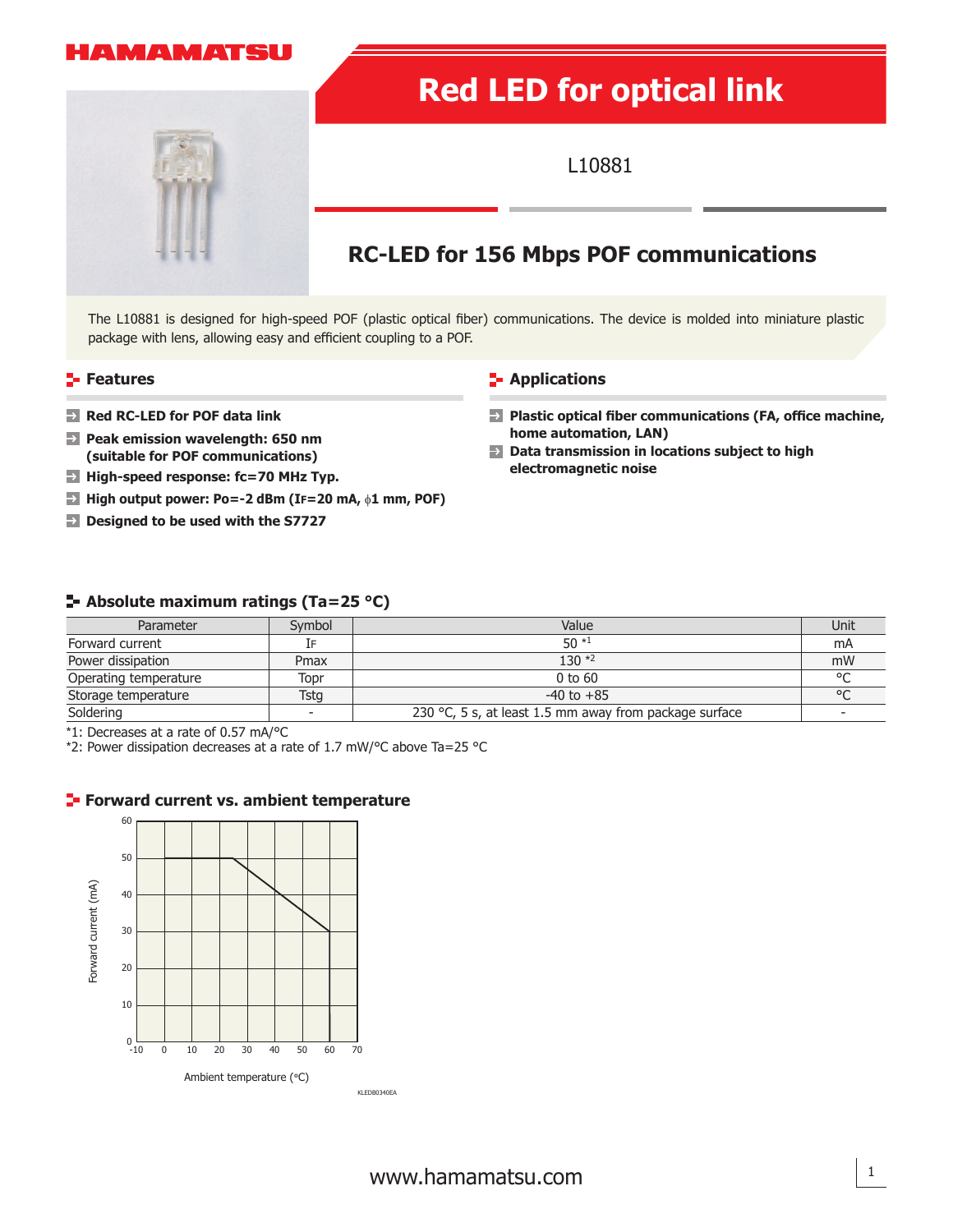| Parameter                   | Symbol    | Condition             | Min.   | Typ. | Max.                     | Unit       |
|-----------------------------|-----------|-----------------------|--------|------|--------------------------|------------|
| Forward voltage             | <b>VF</b> | IF=20 mA              |        | 1.9  | 2.4                      |            |
| Peak emission wavelength    | λp        | $IF = 20 mA$          | 640    | 650  | 665                      | nm         |
| Spectral half width (FWHM)  | Δλ        | $IF = 20 mA$          |        |      | 25                       | nm         |
| Fiber coupled optical power | Po        | $ *3$                 | $-4.5$ |      | $+0.5$                   | dBm        |
| Pulse distortion            |           | $1*3$                 | $-2.5$ |      | 2.5                      | ns         |
| Cut-off frequency           | fc        | $IF=20$ mA $±1$ mAp-p | 60     | 70   | $\overline{\phantom{0}}$ | <b>MHz</b> |

#### **E** Electrical and optical characteristics (Ta=25 °C)

\*3: Measured with the recommended driver circuit shown below.

### **Recommended driver circuit**



Input is a pseudo-random bi-phase signal at 156 Mbps (NZR signal conversion). Average value (duty ratio 50 %) measured by using a plastic fiber of  $\phi$ 1 mm. SI-POF and NA=0.5 (GH4001 made by Mitsubishi Rayon).

Vcc=5.0 V, R1=100 Ω, R2=300 kΩ, C1=20 pF

Note:

- · A bypass capacitor (0.1 μF) and another capacitor (4.7 μF) are connected between Vcc and GND at a position within 3 mm from the lead.
- · The center of the optical fiber is aligned with the center of the lens on the package. The distance between the fiber end and the lens is 0.1 mm.
- · When using optical fibers with small core diameter, the fiber-coupled optical output power may vary.



#### **Emission spectrum Forward current vs. forward voltage**